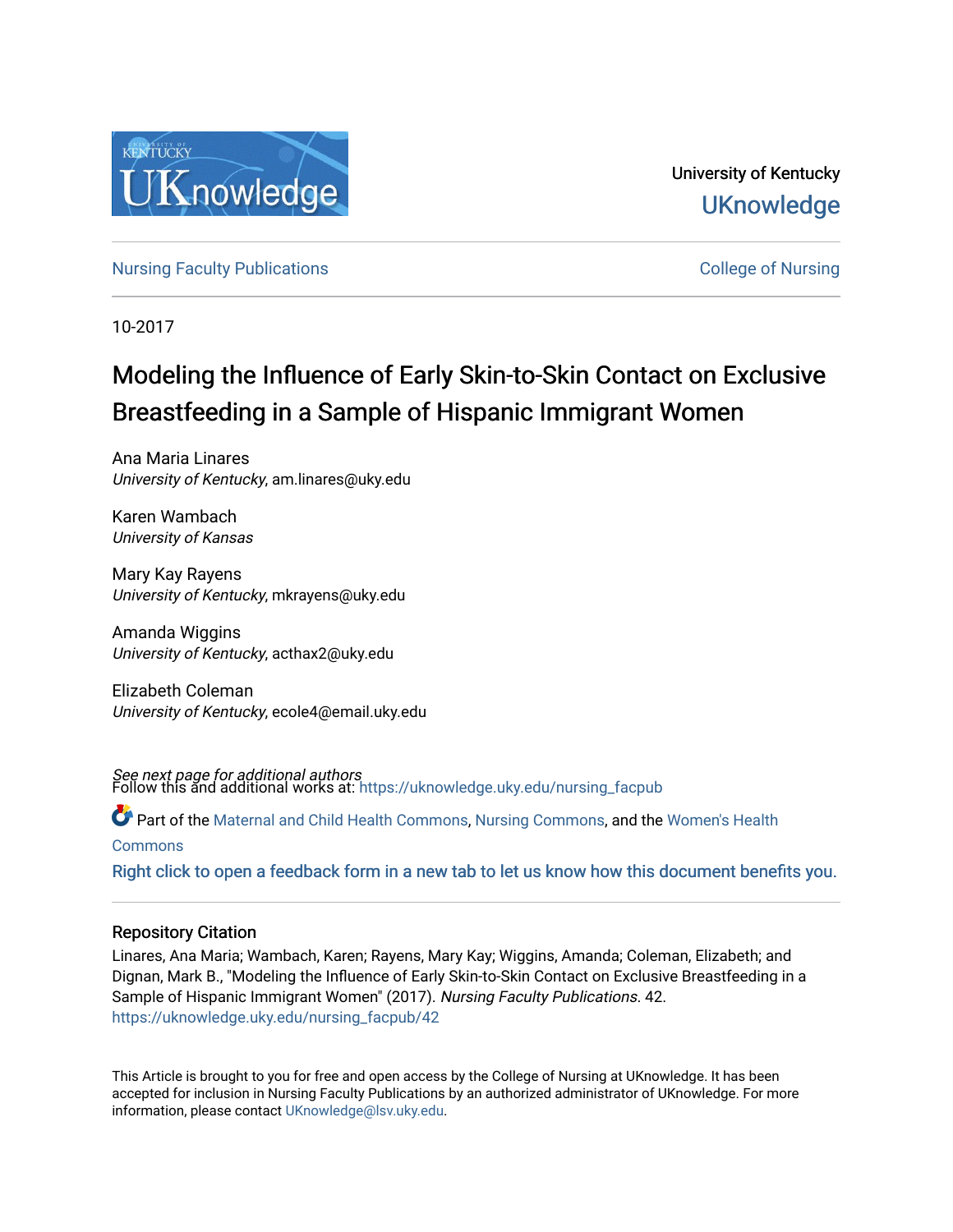# Modeling the Influence of Early Skin-to-Skin Contact on Exclusive Breastfeeding in a Sample of Hispanic Immigrant Women

Digital Object Identifier (DOI) https://doi.org/10.1007/s10903-016-0380-8

# Notes/Citation Information

Published in Journal of Immigrant and Minority Health, v. 19, issue 5, p. 1027-1034.

© Springer Science+Business Media New York 2016

The copyright holder has granted the permission for posting the article here.

This is a post-peer-review, pre-copyedit version of an article published in Journal of Immigrant and Minority Health. The final authenticated version is available online at: [https://doi.org/10.1007/](https://doi.org/10.1007/s10903-016-0380-8) [s10903-016-0380-8](https://doi.org/10.1007/s10903-016-0380-8).

# Authors

Ana Maria Linares, Karen Wambach, Mary Kay Rayens, Amanda Wiggins, Elizabeth Coleman, and Mark B. Dignan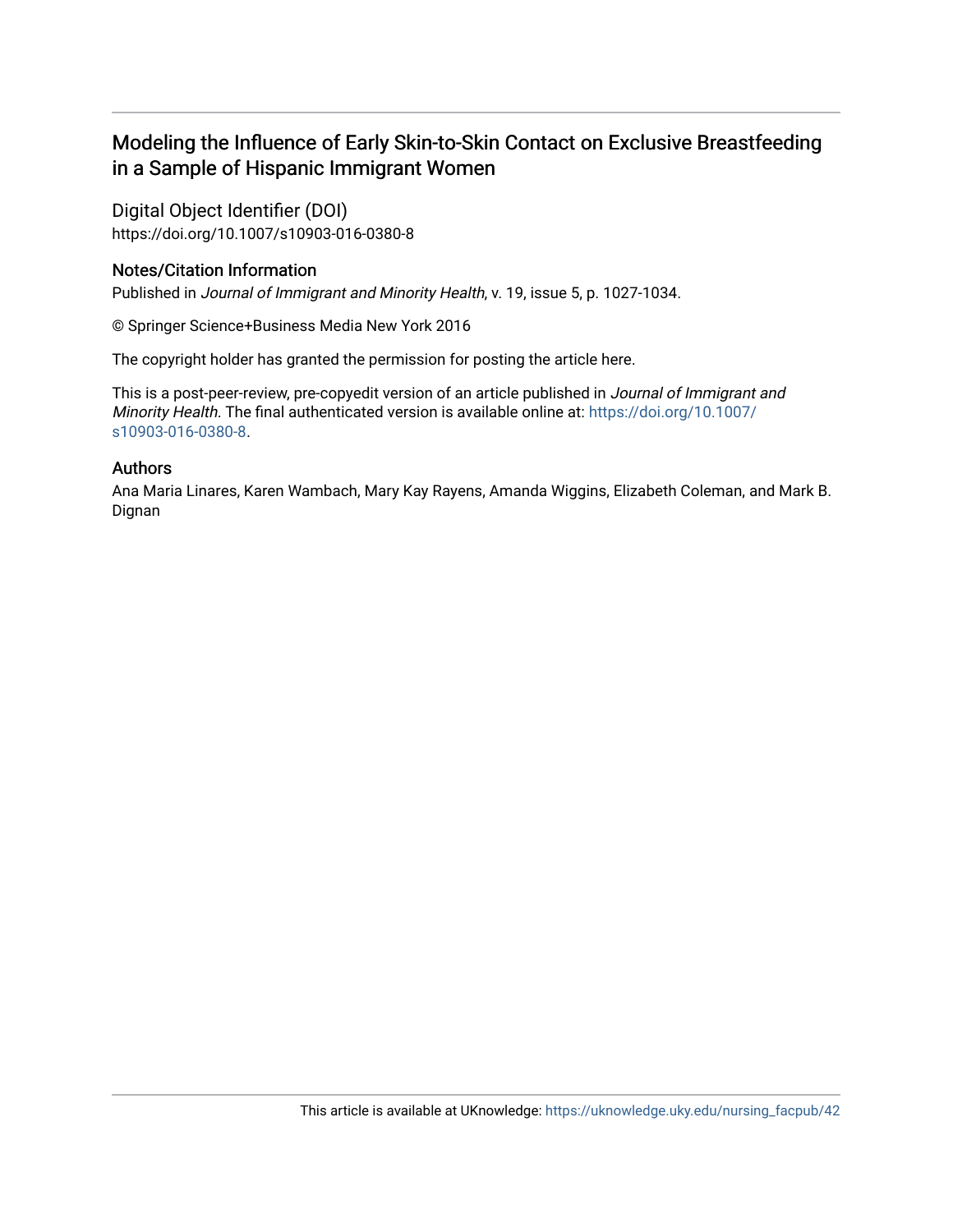

# **HHS Public Access**

J Immigr Minor Health. Author manuscript; available in PMC 2017 September 11.

#### Published in final edited form as:

Author manuscript

J Immigr Minor Health. 2017 October ; 19(5): 1027–1034. doi:10.1007/s10903-016-0380-8.

# **Modeling the Influence of Early Skin-to-Skin Contact on Exclusive Breastfeeding in a Sample of Hispanic Immigrant Women**

# **Ana M. Linares, DNS, RN, IBCLC [Assistant Professor] [Visiting Professor]**,

College of Nursing, University of Kentucky, Faculty of Health Science, Universidad de Tarapaca, Arica, Chile. 315 College of Nursing Building, University of Kentucky, Lexington, KY, 40536-0230, USA.

## **Karen Wambach, PhD, RN, IBCLC, FILCA [Professor]**,

School of Nursing, University of Kansas, Kansas City, KUMC, kwambach@kumc.edu

# **Mary K. Rayens, PhD. [Professor]**,

College of Nursing and College of Public Health, University of Kentucky, mkrayens@uky.edu

#### **Amanda Wiggins, PhD**,

College of Nursing, University of Kentucky, acthax2@uky.edu

#### **Elizabeth Coleman, MNS, CNM**, and

Polk Dalton Clinic, University of Kentucky, ecole4@email.uky.edu

## **Mark B. Dignan, PhD, MPH, FAAHB [Professor]**

Department of Internal Medicine and Director of the University of Kentucky, Prevention Research Center, mbdign2@email.uky.edu

# **Abstract**

Using data from a longitudinal study of breastfeeding in Hispanics, this study evaluated the influence of early skin-to-skin contact (SSC) on initiation and sustained exclusive breastfeeding (EBF) at 1 month post- partum. Two-thirds of the women in the sample participated in early SSC. At discharge, over half of the women were EBF; this proportion decreased to one-third at 1 month postpartum. Controlling for demographic and clinical variables in the model, participation in early SSC was associated with a greater than sevenfold increase in the odds of EBF at discharge ( $p =$ . 005) but was not predictive of EBF at 1 month post-discharge ( $p = .7$ ). Younger maternal age and increased prenatal infant feeding intention were associated with an increased likelihood of EBF across both timepoints. Promoting early SSC may help with initiation of EBF, while further breastfeeding support may be needed to maintain EBF following discharge for this vulnerable population.

<sup>(</sup>corresponded Author) aqu222@uky.edu.

Declaration of Conflicting Interests

The authors declared no potential conflicts of interest with respect to the research, authorship, and/or publication of this article.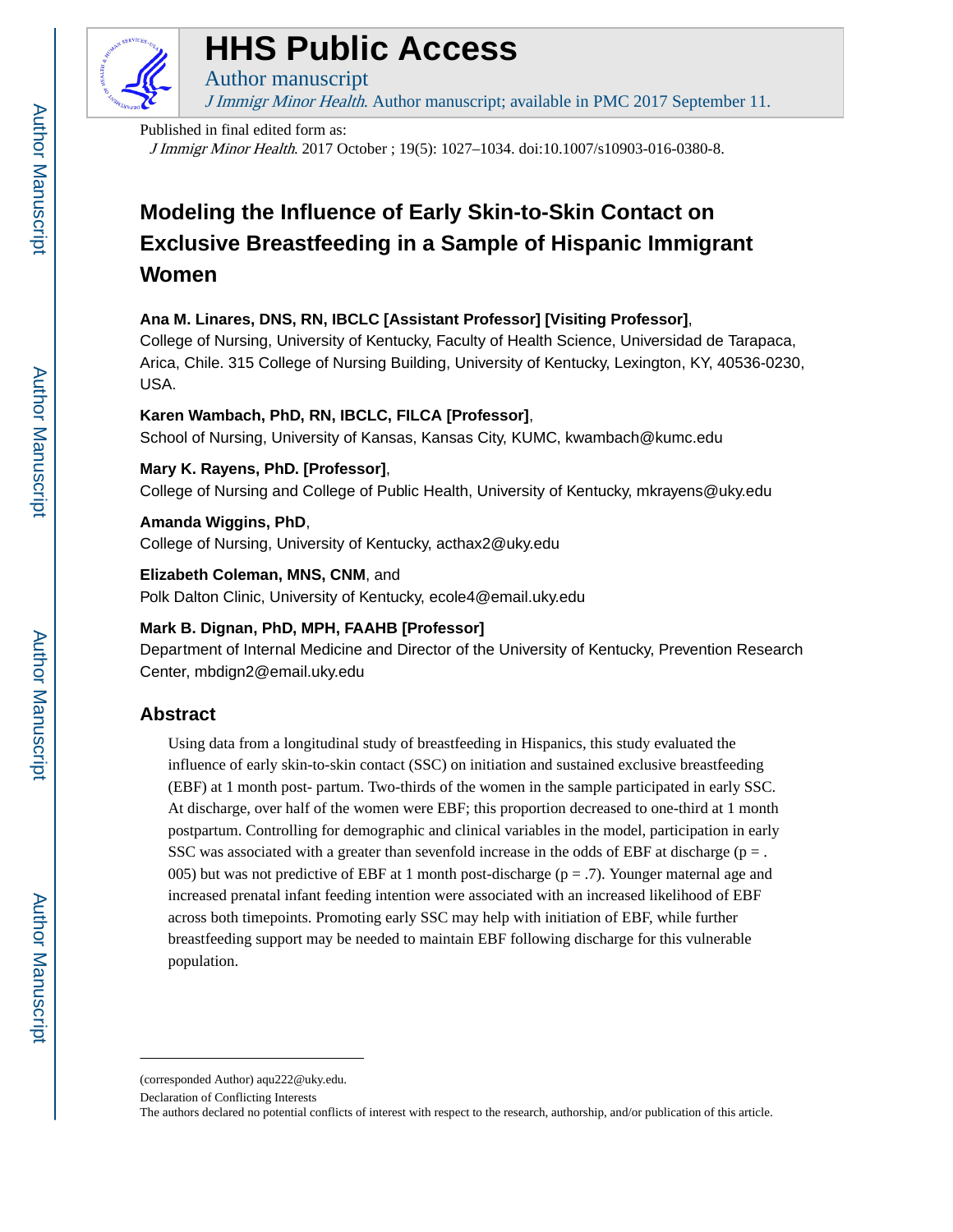#### **Keywords**

Exclusive Breastfeeding; Hispanics; Immigrants; Skin-to-Skin Contact; Kentucky

# **Introduction**

Exclusive breastfeeding (EBF) is the most efficient form of infant feeding and nutrition and is defined as exclusive infant feeding with breast milk without any additional food or drink [1]. The World Health Organization/UNICEF, the American Academy of Pediatrics (AAP), and the United States Breastfeeding Committee (USBC) recommend EBF for a minimum of 6 months post-birth, followed by continued breastfeeding for a minimum of one year as complementary foods are introduced [1–3].

Breastfeeding compared with artificial infant feeding offers protection against several metabolic and physiological changes later in life, in particular, obesity and related medical complications [2, 4, 5]. Additionally, breastfeeding in infancy is associated with lower adult body mass index (BMI) and decreased cardiovascular disease risk [6]. An examination of disparities in early childhood obesity among ethnic groups shows that Hispanic infants/ children have higher rates of overweight and obesity than children/infants of other races/ ethnicities. According to the most recent National Health and Nutrition Examination Survey (2014), the prevalence of high weight for recumbent length ( $95<sup>th</sup>$  percentile) among infant and toddlers from birth to 2 years was 6.6% in Whites, 8.4% in Blacks, and 9.4% in Hispanics [7]. These data suggest that ethnic disparities in childhood obesity prevalence have their origins in the earliest stages of life.

#### **Breastfeeding Practices among Hispanics in the U.S.**

Hispanic mothers in the U.S. are less likely to practice EBF, more likely to initiate early introduction of solid foods, and more likely to perceive chubbier infants as healthy [8]. More Hispanic mothers supplement with formula in the first 2 days of life, compared with Black and White U.S. mothers (Hispanic 33%; Black 28%; White 22%) [9]. The reason behind the introduction of formula is related to the woman's fatalistic attitude about sufficient milk supply [10]. The evidence shows that for some Hispanic women, mixed feeding is considered acceptable, even desirable, and not harmful [10-12]. The cultural logic that construct formula feeding as an acceptable practice among Hispanics appears to arise from early supplementation with formula and the misperception that formula is a healthy solution to breastfeeding difficulties [10, 12, 13]. The early introduction of formula produces a negative effect on the response of milk production that leads to decrease rates of duration and exclusivity of breastfeeding [14]. Additionally, the introduction of formula or complementary food in breastfed Hispanic infants produces an overfeeding problem that leads to childhood obesity [8].

#### **Psychophysiology of Early Skin-to-Skin Contact**

Throughout the United States, birthing hospitals are promoting initiation of breastfeeding by routinely practicing early skin-to-skin contact (SSC) in all uncomplicated vaginal and/or cesarean section delivery, unless the mother explicitly refuses [15]. SSC provides the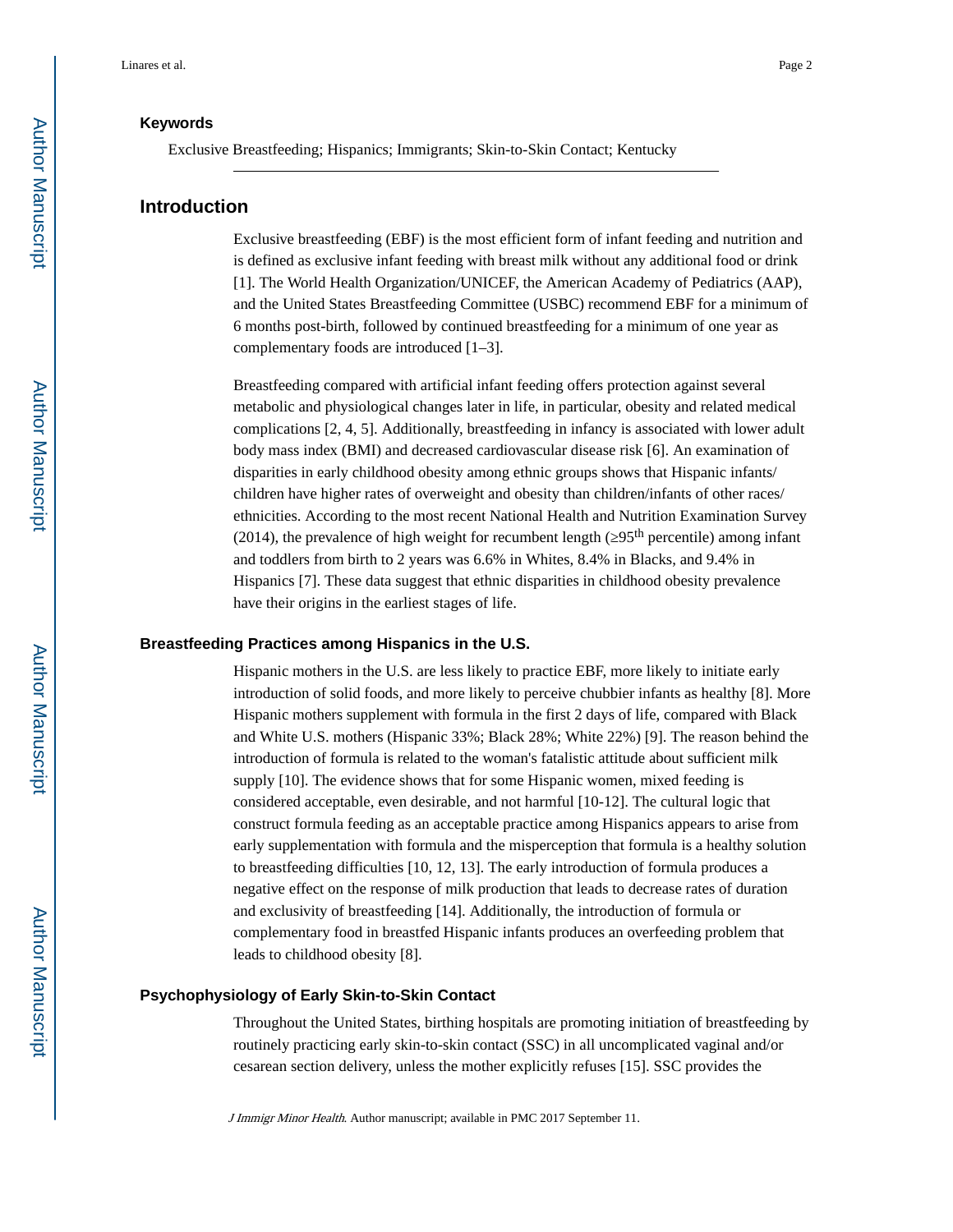condition to mother/infant dyads to remain in an unhurried and unlimited period of skin contact. The first hours after birth are crucial for mother and infant in terms of their wellbeing, the opportunity to bond with each other, and the first breastfeed, which are all promoted by early SSC [15, 16].

Early SSC is also known as birth kangaroo care and is described as the placement of the naked infant on the mother's bare chest immediately after birth until completion of the first feeding [15, 17]. The infant may be dried and procedures such as Apgar scoring and initial physical assessment may be performed while the infant is on the mother's chest. Many advantages have been described as resulting from SSC including improve maternal bonding/ attachment [18], reduced depressive symptoms and stress in the postpartum period [19], enhanced analgesic effect during neonatal procedures [20], and reduced hypothermia in neonates [21]. Moreover, a review of literature addresses the effect of SSC on the physiologic stability in the preterm and term infant including heart rate, respiratory rate, oxygen saturation, temperature, among others [16].

A clear benefit of early SSC is its association with breastfeeding [17, 18, 22]. Healthy, full term infants employ a *species-specific* set of innate behaviors immediately following delivery when placed on SSC with the mother [23, 24]. They localize the nipple by smell and have a heightened response to odor cues in the first few hours after birth [23, 25]. Infants who are allowed uninterrupted SSC immediately after birth and who self-attach to the mother's nipple may continue to nurse more effectively [18]. A meta-analysis of randomized controlled trials on SSC reported a significant positive effect of early SSC on breastfeeding at one to four months post birth [18]. Early SSC was significantly associated with improved rates of initiation and breastfeeding at discharge from hospital stay [26]. One group of researchers reported the association of SSC with EBF--the longer the period of early SSC the greater the likelihood of EBF during the maternity hospitalization [27].

Considering that Hispanic women have the greater rates of supplementing with formula during hospital stay [9], the primary aim of this report was to evaluate if practicing early SSC positively influences the initiation and sustaining at 1-month of EBF in a group of Hispanic immigrant women that gave birth in a birthing hospital facility in central Kentucky. We posed the following research questions:

- **1.** What are the demographic and clinical factors (i.e. mode of delivery, infant extended stay in nursery) associated with practicing early SSC among Hispanic mothers in central Kentucky?
- **2.** What is the influence of early SSC in initiation and sustained EBF at 1-month postpartum among Hispanic mothers in central Kentucky?

# **Methods**

Data for this investigation were from a longitudinal study that was conducted to assess factors influencing breastfeeding initiation and duration [28]. The study included a convenience sample of 100 Hispanic women in central Kentucky that were recruited during pregnancy. This report included only participants with a full-term infants ( $n = 97$ ). Three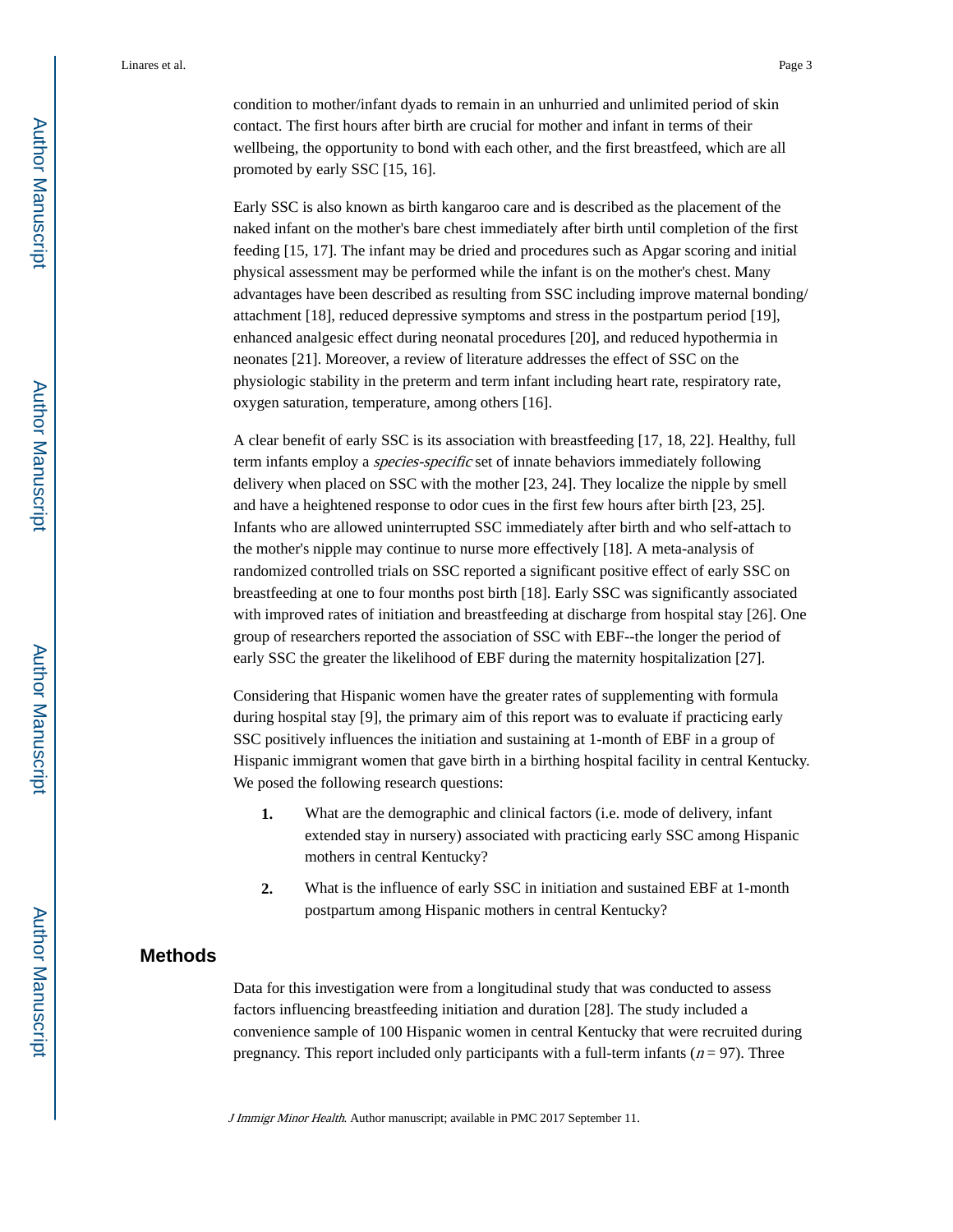Inclusion criteria included: 1) self-identified as Hispanic; 2) age 16 years or older; 3) pregnancy at or beyond 20 weeks of gestation; 4) an apparently healthy pregnancy; 5) planning to give birth in a local birthing hospital where early SSC was routinely offered; and 6) planning to remain in central Kentucky for at least 1-month after birth of the infant. Participants under the age of 18 were included only if they were emancipated [29].

#### **Measures**

Data were collected during a baseline prenatal interview, from hospital stay medical records, and during 1-month post-discharge interview. An attrition of 13% ( $n = 13$ ) occurred at 1month follow-up interview.

**Demographic and clinical characteristics—Age, education and living arrangements** were assessed at the prenatal interview. Mode of delivery (vaginal or cesarean), and whether the infant was separated from the mother with extended stay (more than 2 hours) at newborn nursery (NBN; Yes vs. No), were collected via chart review.

**Practicing skin-to-skin contact—**The birthing hospital is routinely practicing early SSC to all uncomplicated vaginal and/or cesarean section delivery, unless the mother explicitly refuses. We collected data from the chart to asses if the woman has participated in early SSC (Yes vs. No). Data about women refused to get SSC or the amount of time that SSC was practiced were not found in the charts.

**Prenatal infant feeding intention—**The Infant Feeding Intention scale (IFI) [30] version which has been validated in Spanish [31] was used during the baseline interview to assess the prenatal infant feeding plan the mother had for her infant. This 5-item instrument included two items that probed the strength of intentions to initiate breastfeeding and three items that assessed the strength of intentions to sustain exclusively breastfeeding through time. Responses to each item were on a 5-point Likert scale ranging from 0 (very much disagree) to 4 (very much agree). Total IFI score is calculated by averaging the score for the first two items and summing this average with the scores for items 3–5 [30]. Possible scores ranges from 0 (no intentions to breastfeed) to 16 (very strong intentions to EBF until 6 months). Cronbach's alpha coefficient reliability for this study was .76.

**Infant feeding—Infant feeding status at discharge was determined via medical chart** review from reports in the infant's and mother's charts such as notes from the physician, lactation consultant, nurse or other clinician. Discharge from hospital stay was based on standard care procedures at the study site:  $\pm 48$  hours for vaginal delivery and  $\pm 72$  hours for cesarean section. At 1 month postpartum, during the face-to-face interview, mothers were asked "How do you feed your baby?" Mothers who indicated they were only breastfeeding were also asked "Does your baby receive water, juice or any solids?" as a confirmation of cumulative EBF for the first month.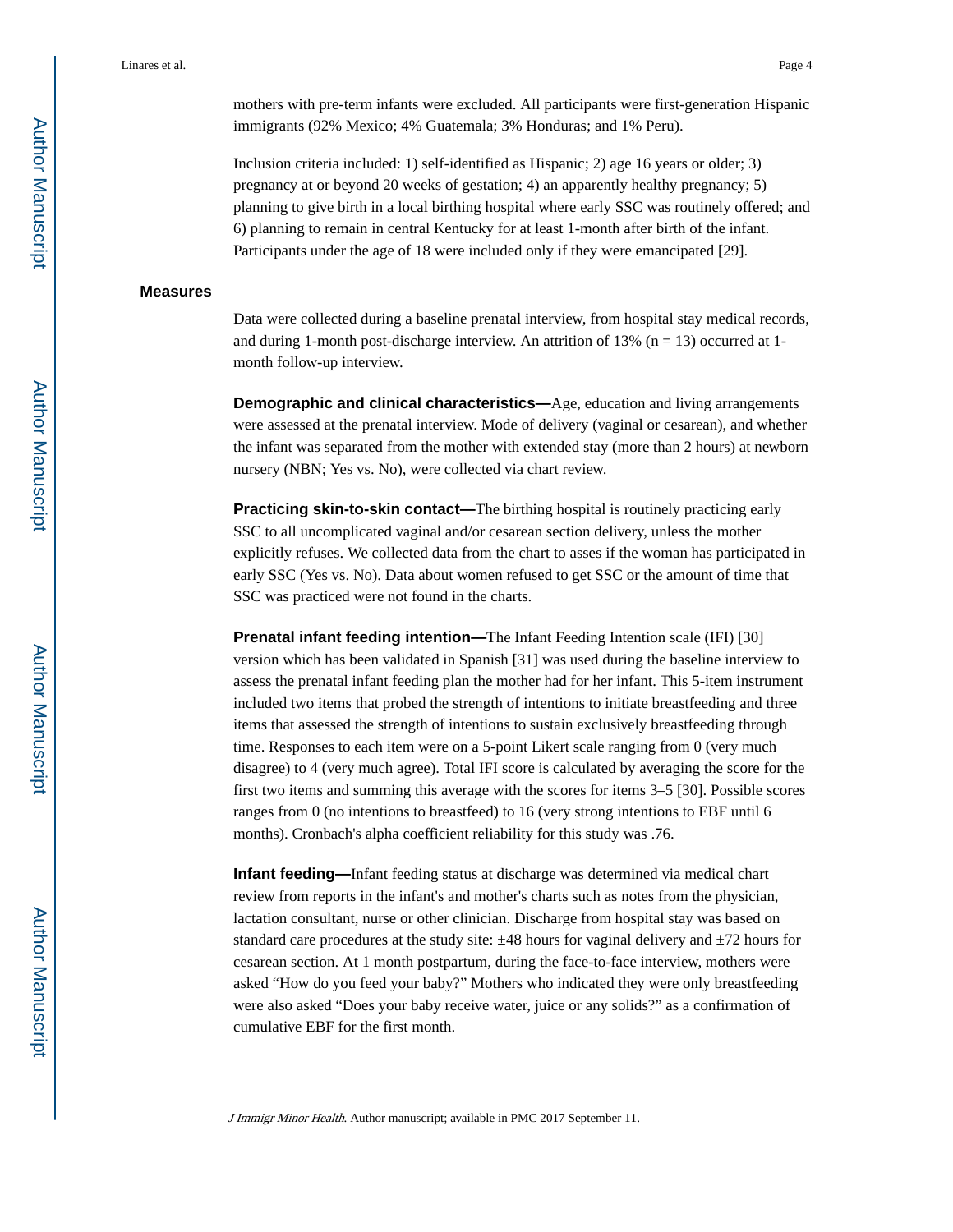#### **Procedure**

The Medical Institutional Review Board of the University of Kentucky approved the study. To assure privacy and protect participants' sensitive information on immigration status and/or assuage about sharing their personal information, a Certificate of Confidentiality was obtained from the National Institutes of Health. Participants were recruited from a local primary health care clinic and through referral from the County Health Department. Women were approached in the waiting area of the prenatal clinic by bilingual/bicultural trained research personnel who explained the objectives of the study, checked for eligibility, and invited them to participate in the research study. Women who agreed to participate and met the inclusion criteria signed a written informed consent and the Health Insurance Portability and Accountability Act (HIPAA) forms. Participants were interviewed in a private room at the clinic following the completion of their prenatal care visit, or if they preferred, were interviewed at their home. The recruitment, interview, and informed consent documents were administered in Spanish. Participants were compensated with a \$25 gift card during the baseline interview and a baby gift package valued \$30 in the 1-month interview.

#### **Data Analysis**

Descriptive statistics, including means and standard deviations or frequency distributions, were used to summarize the demographic and clinical characteristics of the participants. Chi-square tests of association and independent samples t-tests were used to evaluate and summarize bivariate associations between demographic and clinical characteristics and participation in early SSC. To assess the relationship between SSC and EBF over time, a generalized estimating equations (GEE) model for binary outcomes was used [32]. This repeated measures model determined whether EBF status at discharge and 1 month postdischarge were associated with demographic and personal characteristics, including SSC. The GEE model outcome was EBF status (Yes vs. No). Covariates in the model included age, education (High school or bellow vs. some post-secondary education), living with partner (Yes vs. No), type of delivery (vaginal vs. cesarean), prenatal IFI score, and early SSC (Yes vs. No). Time (with possible values of discharge or 1 month postpartum) was also contained in the GEE so that it would be possible to include EBF status at both timepoints in the same model. The interaction between *time* and early SSC was included as well; interactions between time and other model covariates were not retained since they were not significant. Variance inflation factors were estimated to assess whether multicollinearity was present. All analyses were conducted using SAS version 9.3, with an alpha level of .05 throughout.

# **Results**

Descriptive statistics are displayed in Table 1. Participants' mean age was  $27.8$  years ( $SD =$ 5.3) and the majority of the mothers were high school graduates or below (90%). More than three-quarters lived with their partner (83%). Most of the women already had children (91%). Cesarean was the mode of delivery in over a quarter of deliveries (27%). Prenatal infant feeding intention scores had a mean of 11.9 (potential score range 0-16). Two-thirds of the mother/infant dyads practiced early SSC. One-fifth  $(n = 19)$  of infants did not practice early SSC because were separated from their mother with extended stay in the NBN  $(> 2$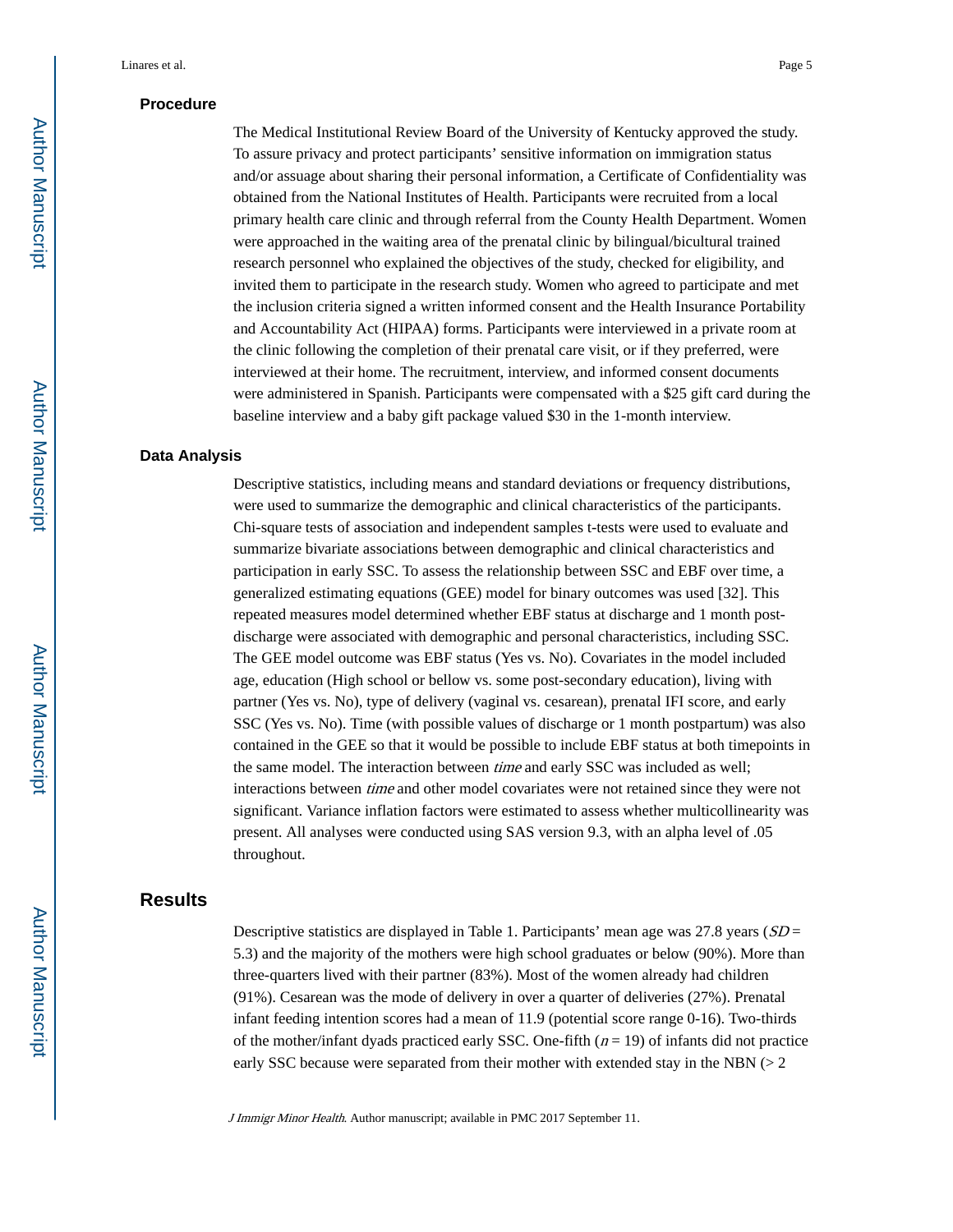hours) with reasons including cesarean section ( $n = 12$ ), other mother condition ( $n = 2$ ), newborn respiratory distress ( $n = 4$ ), and infant hypoglycemia ( $n = 1$ ) (data not shown in tables). Reasons for not practicing SSC were not documented in some of the medical infant charts ( $n = 13$ ). At discharge, over half of the women were EBF (53%), and approximately one-third (39%) were EBF at 1-month post discharge (Figure 1). Given the small number of mothers that were practicing formula-only feeding, and the goal of EBF over time of this report, the outcomes was split into those who were practicing EBF and those who were using at least some formula. No report of infants using water or other complementary food was described for mothers in this sample.

Results of the bivariate analyses examining the association between participation in early SSC and demographic and clinical characteristics are also displayed in Table 1. Mothers who had vaginal deliveries were more likely to practice early SSC (86% vs. 15% of those with cesarean;  $p < .001$  and similarly those who were not separated from their infant for an extended stay in the NBN were more likely to participate in early SSC (78% vs. 21%;  $p$  < . 001). A higher proportion of those who were EBF at discharge practiced early SSC, compared to those who were formula or combination feeding at discharge (86% vs. 46%;  $p$ ) < .001). Because mode of delivery and infant extended stay at NBN were highly correlated (phi=−0.46,  $p$  < .001), mode of delivery alone was retained for the multivariate analysis as a way to prevent the distortion of regression parameter estimates that arises from multicollinearity. In the bivariate analysis, early SSC was unrelated to maternal age, education, living situation, or prenatal infant feeding intention.

Results from the longitudinal analysis examining the effect of early SSC on likelihood of EBF over time are displayed in Table 2. The interaction between participation in early SSC and time (discharge, 1-month postpartum) was significant ( $p = .018$ ); hence the influence of early SSC on likelihood of EBF differed over time. Other variables in the model did not exhibit significant interactions with time, suggesting the relationship between a given predictor and the EBF status did not vary much between discharge and 1-month postpartum. Because of this, the remaining covariate interactions with time were removed from the final model. Controlling for all other variables in the model, participation in early SSC was associated with greater than 7-fold increase in the odds of EBF at discharge (odd ratio [OR]  $= 7.4$ ;  $p = .005$ ) but was not predictive of EBF at 1-month post discharge ( $p = .7$ ). Younger maternal age ( $OR = 0.93$ ;  $p = .045$ ) and increased prenatal infant feeding intention ( $OR =$ 1.17;  $p = .003$ ) were associated with an increased likelihood of EBF across both timepoints. Education, living arrangements and mode of delivery were not associated with EBF in the multivariate model. All variance inflation factors were less than 1.8, suggesting multicollinearity was not an issue in this model.

We carried out additional analyses to explore reasons women stopped EBF and found that cessation was associated with perception of low breast-milk production (62%), experiencing pain with breastfeeding (23%), returning to work (9%), and pediatrician recommendation (6%).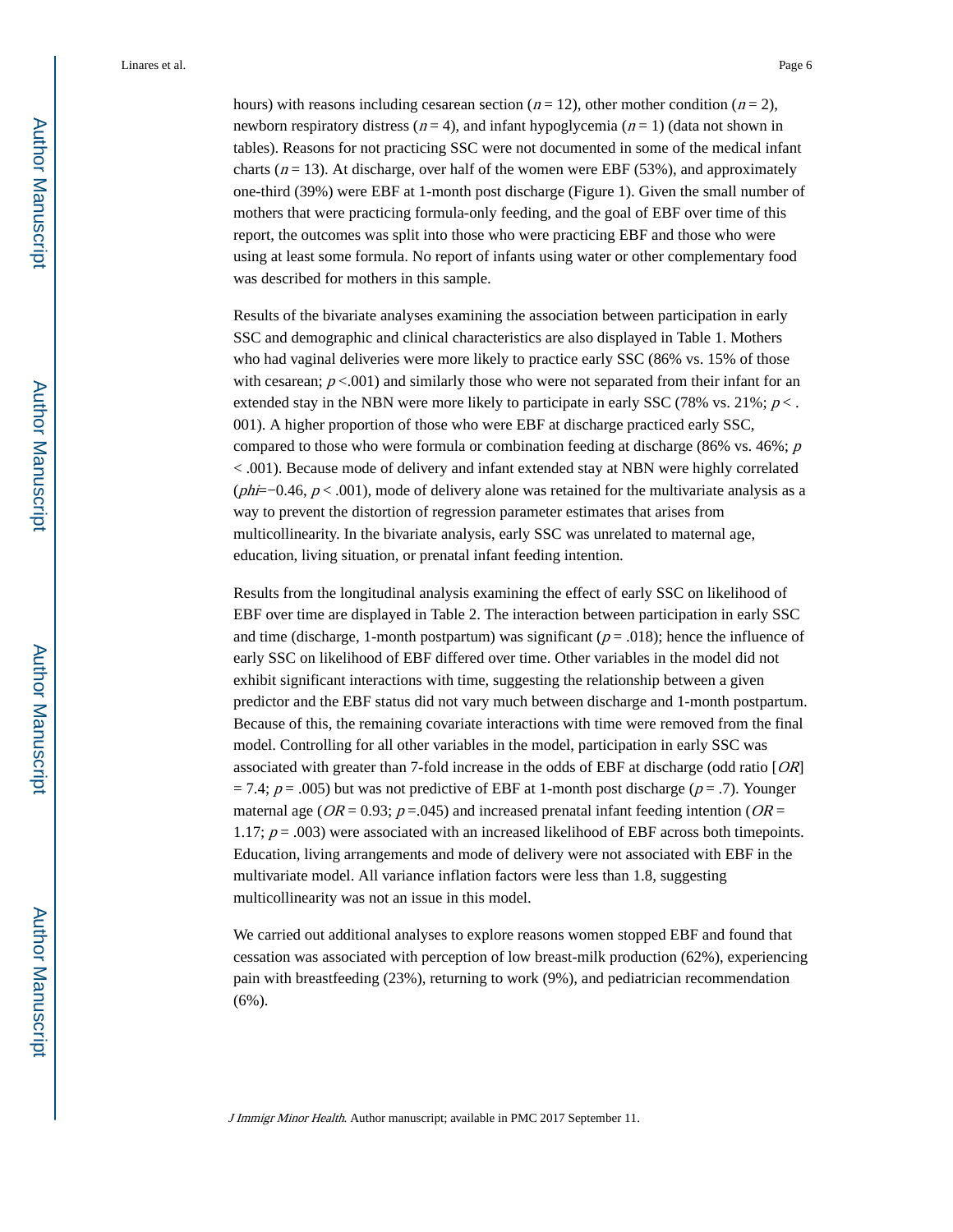## **Discussion**

Our findings show that two-third of the group of Hispanic immigrant women practiced early SSC. The most significant factor influencing the likelihood of practicing early SSC was mode of delivery; while the majority of women with vaginal births practiced early SSC (86%), few (15%) of cesarean births did. Cesarean section was also the primary reason for mother/infant dyad separation with extended stay in the NBN. Facilitation of immediate SSC during cesarean is important among immigrant Hispanic women considering that they are more likely to supplement with formula during the first two days of life and that have been shown that women with cesarean are less likely to initiate breastfeeding [33]. Our study showed that indifferent of the type of delivery, mothers/infant dyads that practiced early SSC were more likely to be EBF at discharge from maternity stay versus mothers/infant dyads that did not practice early SSC. Other studies in the general population have indicated that SSC improves breastfeeding rates during hospitalization [18].

Nearly all mothers initiated breastfeeding during their hospital stay (95%). However, 42% of the total group of mothers supplemented with formula before their discharge (Figure 1). This result corroborates previous reports that Hispanic women are more likely to initiate breastfeeding during hospital stay but also are likely to supplement with formula during the first two days after birth [9, 34]. As was discussed in the introduction, many Hispanic women report a fatalistic attitude about sufficient milk supply [10-12]. As we noticed in our additional analyses, the two most frequently cited reasons to stop EBF were perception of low breast milk production and experiencing pain with breastfeeding. These findings underscore the importance of lactation support during hospital stay and following discharge as a way to preserve the sustained duration and exclusivity of breastfeeding. Peer counseling interventions, visit a lactation consultant, group prenatal education, and hospital/Special Supplemental Nutrition Program for Women, Infants, and Children enhancements have been all described to greatly improve breastfeeding duration, or exclusivity [13]. Cultural concepts and language barriers are important consideration in supporting Hispanic immigrant women in their endeavor to EBF. When mothers are from a cultural background different from the healthcare provider, additional challenges are described including language, different cultural beliefs, mistrust, and illiteracy [35-38].

Early SSC did not have an effect on EBF likelihood at 1 month in this sample of Hispanic women, suggesting that SSC is an excellent intervention to promote initiation of breastfeeding but this alone does not influence sustained breastfeeding at 1 month. The multivariate model to determine predictors of EBF at 1 month showed that controlling for all other variables in the model, participation in early SSC was associated with a more than 7 times increases in the odds of EBF at discharge, but was not predictive of EBF at 1 month postpartum. Additionally, younger maternal age and increased prenatal infant feeding intention were associated with an increased likelihood of EBF at discharge and at 1 month. Contrary to findings from studies including other populations [40], our findings showed that younger maternal age was associated with a longer duration of EBP. However, a larger study should be conducted to verify if this is a particular behavior among immigrant Hispanic women. The higher the score on the IFI scale during the prenatal period, the more likely that the mother was EBF at 1 month after birth. This finding has a significant clinical implication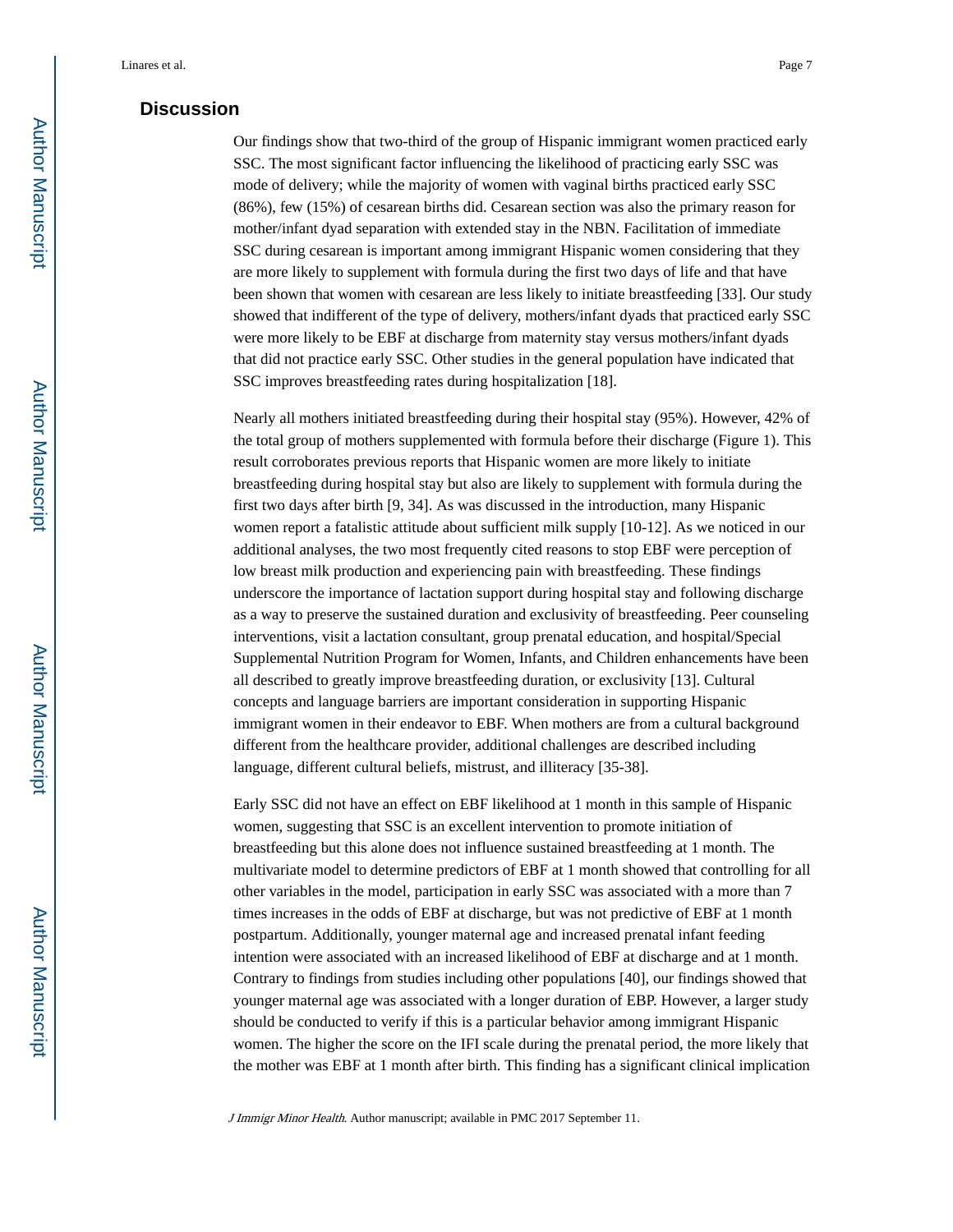and highlights the importance to assess infant feeding intention during prenatal time as a way to identify Hispanic women that may be at risk of no EBF their infants. Additionally, health care providers may develop and implement interventions during routine prenatal care to increase intentions to breastfeed as a mode to enhance EBF in Hispanics. Maintaining of EBF for six or more months among Hispanic mothers has a particular significance as this may improve health outcomes, particularly decreased risk of childhood obesity and other infant health diseases [2, 39].

It is important to note that not all potential factors that influence initiation, duration and exclusivity of breastfeeding were examined in this study. Additionally, we used a convenience sample of Hispanic immigrant women living in Kentucky, which limits the representativeness of the sample. Some data were collected via record review and therefore available measures were limited to what was documented. For example, data on additional practice of SSC and rooming-in during hospitalization were not available. All of these data may be particularly relevant to the establishment of breastfeeding.

#### **New Contribution to the Literature and Future Recommendations**

To the best of our knowledge, this is the first study that evaluated the effect of early SSC associated with EBF in a sample of Hispanic immigrant mothers. Based in our results, early SSC during delivery significantly increased initiation of EBF in this sample of Hispanic immigrant women. Mothers that delivery via vaginal were more likely to practice SSC. Birthing hospitals should make strong efforts to reduce unnecessary cesarean section as a way to facilitate SSC that will facilitate early initiation of EBF. Further research is warranted to identify the cultural components needed to maintain EBF following discharge for this vulnerable population, in order to provide assistance to extend the duration and exclusivity of breastfeeding among Hispanics as a health promotion and disease prevention activity.

# **Acknowledgements**

We thank Maria Gomez, DrPH, and Ana Machado, MPH, for their valuable collaboration in the data collection process.

Funding

This research was funded by the Start Fund of College of Nursing, University of Kentucky, assigned to the first author. Additionally, the project described was supported by the National Center for Research Resources and the National Center for Advancing Translational Sciences, National Institutes of Health, through Grant 8UL1TR000117-02. The content is solely the responsibility of the authors and does not necessarily represent the official views of the NIH"

#### **References**

- 1. World Health Organization. [December 2012] Nutrition Exclusive Breastfeeding. 2012. Available from: [http://www.who.int/nutrition/topics/exclusive\\_breastfeeding/en/](http://www.who.int/nutrition/topics/exclusive_breastfeeding/en/)
- 2. American Academy of Pediatrics. Breastfeeding and the use of human milk. Pediatr. 2012; 129(3):e827–41.
- 3. United States Breastfeeding Committee. Breastfeeding Saves Billions. 2011. Available from: [http://](http://www.usbreastfeeding.org/LinkClick.aspx?link=Publications%2fHealth-Care-Reform-One-Page-USBC-update.pdf&tabid=70&mid=388) [www.usbreastfeeding.org/LinkClick.aspx?link=Publications%2fHealth-Care-Reform-One-Page-](http://www.usbreastfeeding.org/LinkClick.aspx?link=Publications%2fHealth-Care-Reform-One-Page-USBC-update.pdf&tabid=70&mid=388)[USBC-update.pdf&tabid=70&mid=388](http://www.usbreastfeeding.org/LinkClick.aspx?link=Publications%2fHealth-Care-Reform-One-Page-USBC-update.pdf&tabid=70&mid=388).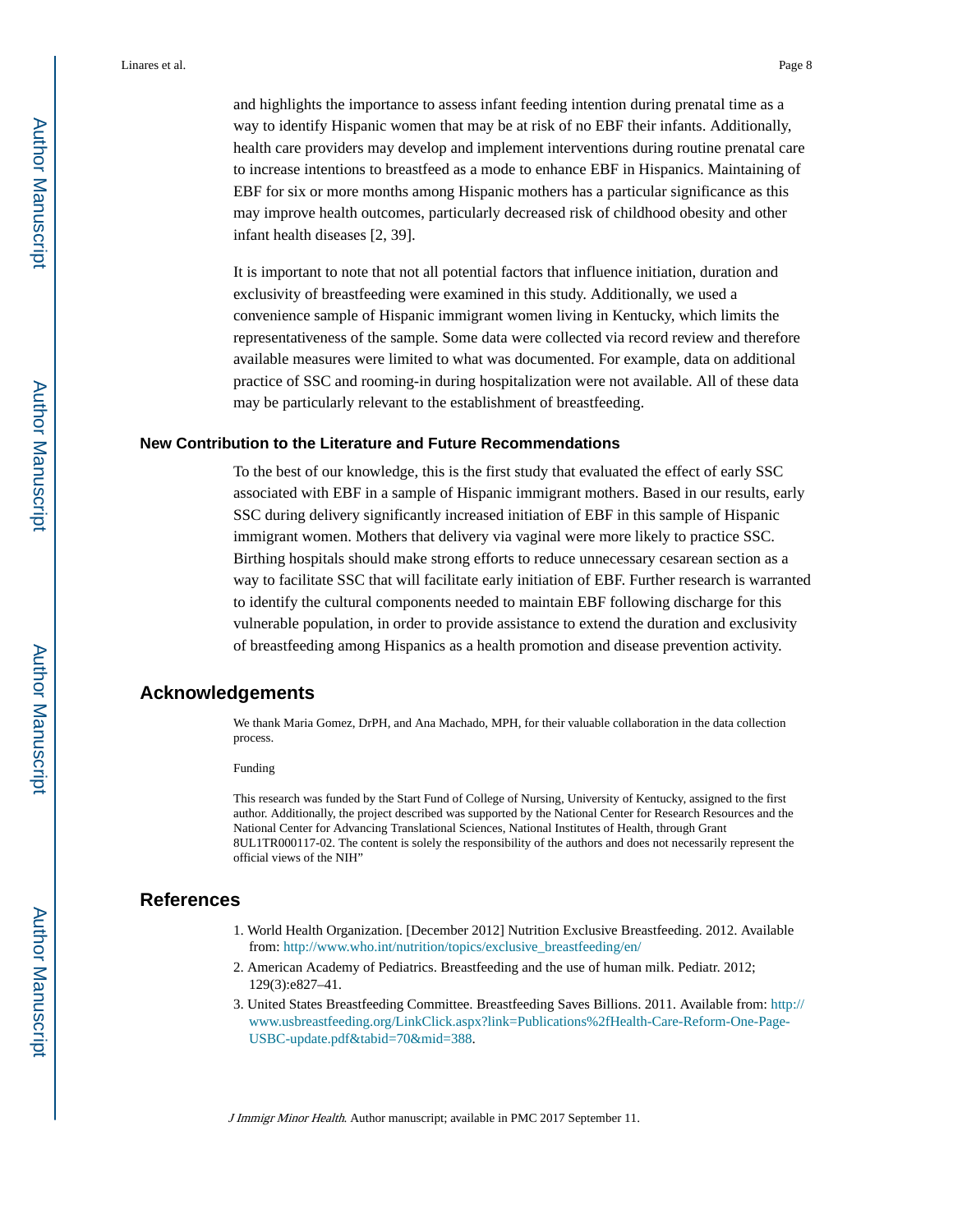- 5. Spatz DL. Preventing obesity starts with breastfeeding. J Peri Neo Nurs. 2014; 28(1):41–50.
- 6. Parikh NI, et al. Breastfeeding in infancy and adult cardiovascular disease risk factors. Am J Med. 2009; 122(7):656–63. e1. [PubMed: 19559168]
- 7. Ogden CL, et al. PRevalence of childhood and adult obesity in the united states, 2011-2012. JAMA. 2014; 311(8):806–814. [PubMed: 24570244]
- 8. Cartagena DC, et al. Factors contributing to infant overfeeding with Hispanic mothers. J Obstet Gynecol Neo Nurs. 2014; 43(2):139–59.
- 9. Centers for Disease Control and Prevention. [08/15/2012] Final Formula Supplementation of Breast Milk Rates by Socio-demographic Factors, Among Children Born in 2006. 2012. Available from: [http://www.cdc.gov/breastfeeding/data/NIS\\_data/2006/socio-demographic\\_formula.htm](http://www.cdc.gov/breastfeeding/data/NIS_data/2006/socio-demographic_formula.htm)
- 10. Bartick M, Reyes C. Las dos cosas: an analysis of attitudes of latina women on non-exclusive breastfeeding. Breastfeed Med. 2012; 7(1):19–24. [PubMed: 22007765]
- 11. Gill SL. Breastfeeding by Hispanic women. J Obstet Gynecol Neonatal Nurs. 2009; 38(2):244–52.
- 12. Nommsen-Rivers LA, et al. Comfort with the idea of formula feeding helps explain ethnic disparity in breastfeeding intentions among expectant first-time mothers. Breastfeed Med. 2010; 5(1):25–33. [PubMed: 20043707]
- 13. Chapman DJ, Perez-Escamilla R. Breastfeeding among minority women: moving from risk factors to interventions. Adv Nutr. 2012; 3(1):95–104. [PubMed: 22332107]
- 14. Wambach, K., Riordan, J. Breastfeeding And Human Lactation. 5th ed.. Jones & Bartlett Learning.; USA: 2014. p. 966
- 15. UNICEF. Baby Friendly Initiative Standards. Step\_4\_Implementation: Skin-to-skin contact after delivery 2012 May 2014]; Available from: [http://www.unicef.org.uk/Documents/Baby\\_Friendly/](http://www.unicef.org.uk/Documents/Baby_Friendly/Guidance/Implementation%20Guidance/Step_4_Implementation.pdf) [Guidance/Implementation%20Guid ance/Step\\_4\\_Implementation.pdf](http://www.unicef.org.uk/Documents/Baby_Friendly/Guidance/Implementation%20Guidance/Step_4_Implementation.pdf)
- 16. Ludington-Hoe S. Skin-to-Skin contact: A comforting place with comfort food. Am J Mater Child Nurs. 2015; 40(6):359–366.
- 17. Holmes AV, McLeod AY, Bunik M. ABM Clinical Protocol #5: Peripartum breastfeeding management for the healthy mother and infant at term, revision 2013. Breastfeed Med. 2013; 8(6): 469–73. [PubMed: 24320091]
- 18. Moore ER, et al. Early skin-to-skin contact for mothers and their healthy newborn infants. Cochrane Database Syst Rev. 2012; 5:CD003519.
- 19. Bigelow A, et al. Effect of mother/infant skin-to-skin contact on postpartum depressive symptoms and maternal physiological stress. J Obstet Gynecol Neonatal Nurs. 2012; 41(3):369–82.
- 20. Okan F, et al. Analgesic effects of skin-to-skin contact and breastfeeding in procedural pain in healthy term neonates. Ann Trop Paediatr. 2010; 30(2):119–28. [PubMed: 20522298]
- 21. Srivastava S, et al. Effect of very early skin to skin contact on success at breastfeeding and preventing early hypothermia in neonates. Indian J Public Health. 2014; 58(1):22–6. [PubMed: 24748353]
- 22. International Lactation Consultant Association. Clinical Guidelines for the Establishment of Exclusive Breastfeeding. ILCA; US: 2014.
- 23. Varendi H, Porter RH. Breast odour as the only maternal stimulus elicits crawling towards the odour source. Acta Paediatr. 2001; 90(4):372–5. [PubMed: 11332925]
- 24. Varendi H, Porter RH, Winberg J. Does the newborn baby find the nipple by smell? Lancet. 1994; 344(8928):989–90. [PubMed: 7934434]
- 25. Porter RH. The biological significance of skin-to-skin contact and maternal odours. Acta Paediatr. 2004; 93(12):1560–2. [PubMed: 15841761]
- 26. Redshaw M, Hennegan J, Kruske S. Holding the baby: Early mother-infant contact after childbirth and outcomes. Midwifery. 2014; 30(5):e177–87. [PubMed: 24680108]
- 27. Bramson L, et al. Effect of early skin-to-skin mother--infant contact during the first 3 hours following birth on exclusive breastfeeding during the maternity hospital stay. J Hum Lact. 2010; 26(2):130–7. [PubMed: 20110561]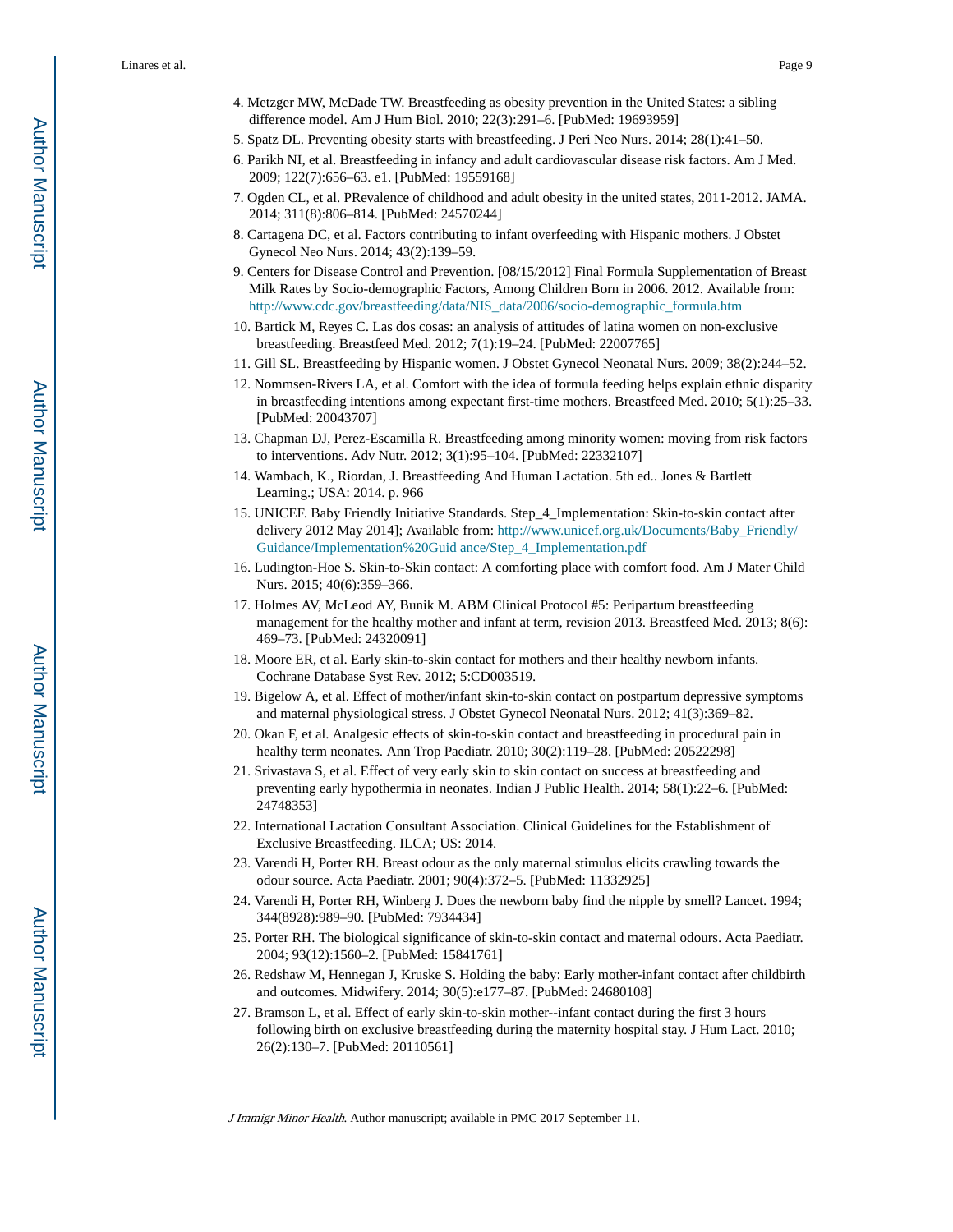- 28. Linares AM, et al. Factors influencing exclusive breastfeeding at 4 months postpartum in a sample of urban Hispanic mothers in Kentucky. J Hum Lact. 2015; 31(2):307–14. [PubMed: 25596411]
- 29. University of Kentucky. Standard Operational Procedures: Informed Consent. University of Kentucky; Lexington, KY: 2013.
- 30. Nommsen-Rivers LA, Dewey KG. Development and validation of the infant feeding intentions scale. Matern Child Health J. 2009; 13(3):334–42. [PubMed: 18473131]
- 31. Nommsen-Rivers LA, et al. The Infant Feeding Intentions scale demonstrates construct validity and comparability in quantifying maternal breastfeeding intentions across multiple ethnic groups. Matern Child Nutr. 2010; 6(3):220–7. [PubMed: 20929494]
- 32. LIANG K-Y, ZEGER SL. Longitudinal data analysis using generalized linear models. Biometrika. 1986; 73(1):13–22.
- 33. Stevens J, et al. Immediate or early skin-to-skin contact after a Caesarean section: a review of the literature. Matern Child Nutr. 2014; 10(4):456–73. [PubMed: 24720501]
- 34. Petrova A, Hegyi T, Mehta R. Maternal race/ethnicity and one-month exclusive breastfeeding in association with the in-hospital feeding modality. Breastfeed Med. 2007; 2(2):92–8. [PubMed: 17661580]
- 35. Anderson LM, et al. Culturally competent healthcare systems: A systematic review. A J Prevent Med. 2003; 24(3, Supplement):68–79.
- 36. Juckett G. Caring for Latino patients. American Family Physician. 2013; 87(1):48–54. [PubMed: 23317025]
- 37. Faraz A. Clinical recommendations for promoting breastfeeding among Hispanic women. J Am Acad Nurse Pract. 2010; 22(6):292–9. [PubMed: 20536626]
- 38. Hernandez IF. Promoting exclusive breastfeeding for Hispanic women. MCN Am J Mater Child Nurs. 2006; 31(5):318–24.
- 39. Center for Disease Control and Prevention. Preventing obesity begins in Hospitals. Center for Disease Control and Prevention; USA: 2011.
- 40. Kitano N, et al. Combined effects of maternal age and parity on successful initiation of exclusive breastfeeding. Prev Med Rep. 2016; 3:121–6. [PubMed: 26844198]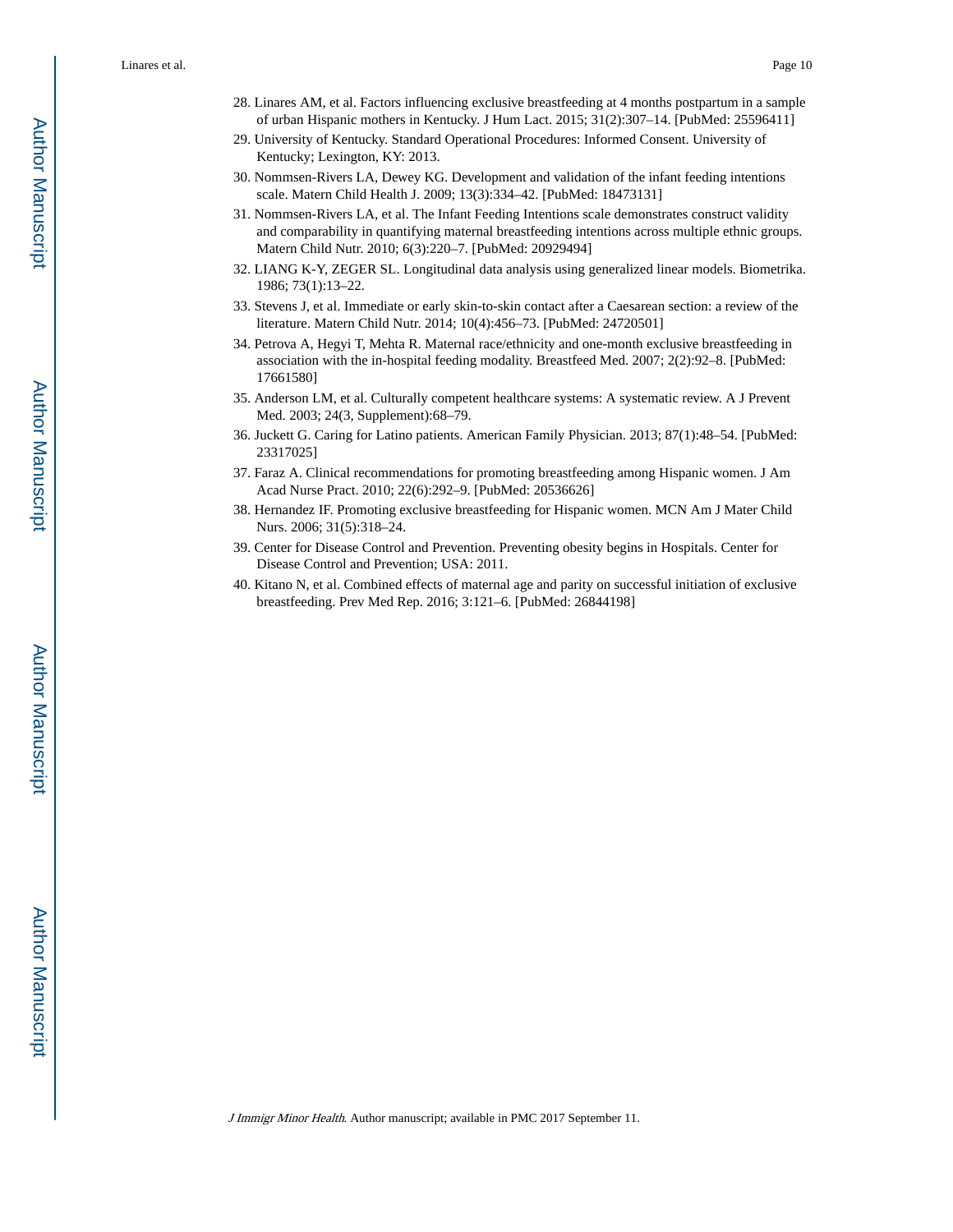

# □ Discharge ■ 1 Month

 $EBF = Exclusive$  Breastfeeding

 $BF-F = Breatfeeding$  Supplementing with Formula

 $F =$ Only Formula

\*Note: 13 women lost to follow-up between discharge and 1-month assessment

#### **Figure 1.**

Percentage of mothers in each infant feeding category at discharge and 1-month  $(N = 97)^*$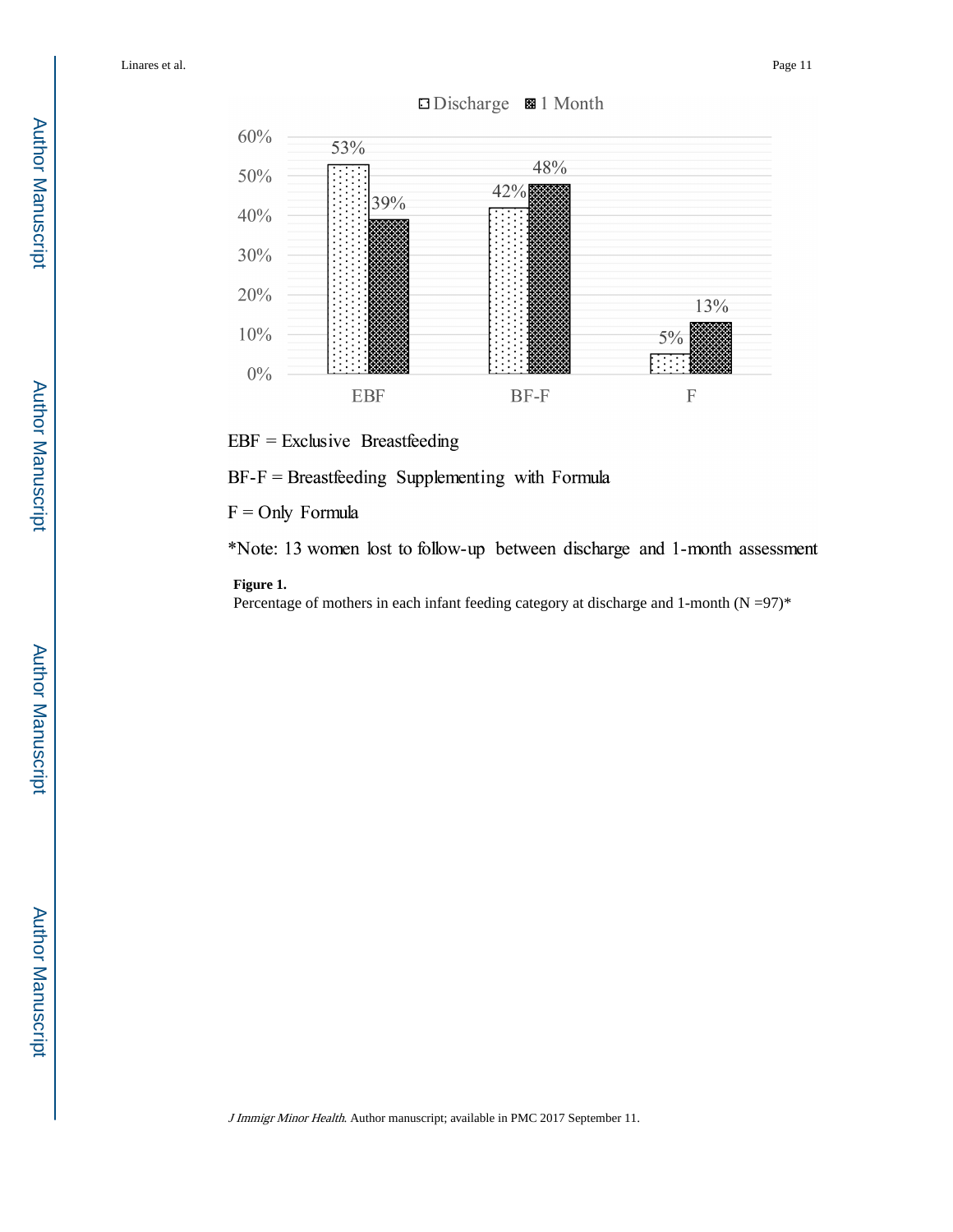l,

#### **Table 1**

Bivariate associations between demographic and clinical characteristics and early SSC ( $N = 97$ )<sup>\*</sup>

|                                          | <b>Total Sample</b> | <b>Early Skin to Skin Care</b>    |                                   |              |
|------------------------------------------|---------------------|-----------------------------------|-----------------------------------|--------------|
|                                          |                     | Yes (n = 65) Mean (SD) or $n$ (%) | No (n = 32) Mean (SD) or n $(\%)$ | $\mathbf{p}$ |
| Maternal age                             | 27.8(5.3)           | 27.5(5.2)                         | 28.4(5.7)                         | .43          |
| <b>Education</b>                         |                     |                                   |                                   | .83          |
| <b>HS</b> or below                       | 87 (89.7%)          | 58 (66.7%)                        | 29 (33.3%)                        |              |
| More than HS                             | $10(10.3\%)$        | $7(70.0\%)$                       | $3(30.0\%)$                       |              |
| Live with partner                        |                     |                                   |                                   | .054         |
| Yes                                      | 80 (82.5%)          | 57 (71.2%)                        | 23 (28.8%)                        |              |
| N <sub>0</sub>                           | 17 (17.5%)          | 8 (47.6%)                         | $9(52.9\%)$                       |              |
| <b>Mode of Delivery</b>                  |                     |                                   |                                   | < 0.001      |
| Vaginal                                  | 71 (73.2%)          | 61 (85.9%)                        | $10(14.1\%)$                      |              |
| Cesarean                                 | 26 (26.8%)          | $4(15.4\%)$                       | 22 (84.6%)                        |              |
| <b>Infant extended stay NBN</b>          |                     |                                   |                                   | < 0.001      |
| Yes                                      | 19 (19.6%)          | $4(21.0\%)$                       | 15 (79.0%)                        |              |
| N <sub>0</sub>                           | 78 (80.4%)          | 61 (78.2%)                        | $17(21.8\%)$                      |              |
| <b>Prenatal Infant Feeding Intention</b> | 11.9(4.1)           | 12.1(4.0)                         | 11.5(4.3)                         | .52          |
| <b>EBF</b> at discharge                  |                     |                                   |                                   | < 0.001      |
| Yes                                      | 51 (52.6%)          | 44 (86.3%)                        | 7(13.7%)                          |              |
| N <sub>0</sub>                           | 46 (47.4%)          | 21 (45.7%)                        | 25 (54.3%)                        |              |
| $\ast$<br><b>EBF</b> at 1-month          |                     |                                   |                                   | .44          |
| Yes                                      | 33 (39.3%)          | 24 (72.7%)                        | 9(27.3%)                          |              |
| N <sub>0</sub>                           | 51 (60.7%)          | 33 (64.7%)                        | 18 (35.3%)                        |              |

 $p$  from two-sample samples t-test or chi-square test of association

Abbreviations: SSC = Skin-to-Skin Contact, NBN = Newborn Nursery, HS = High School, EBF = exclusive breastfeeding

\* Note: 13 women lost to follow-up between discharge and 1-month assessment